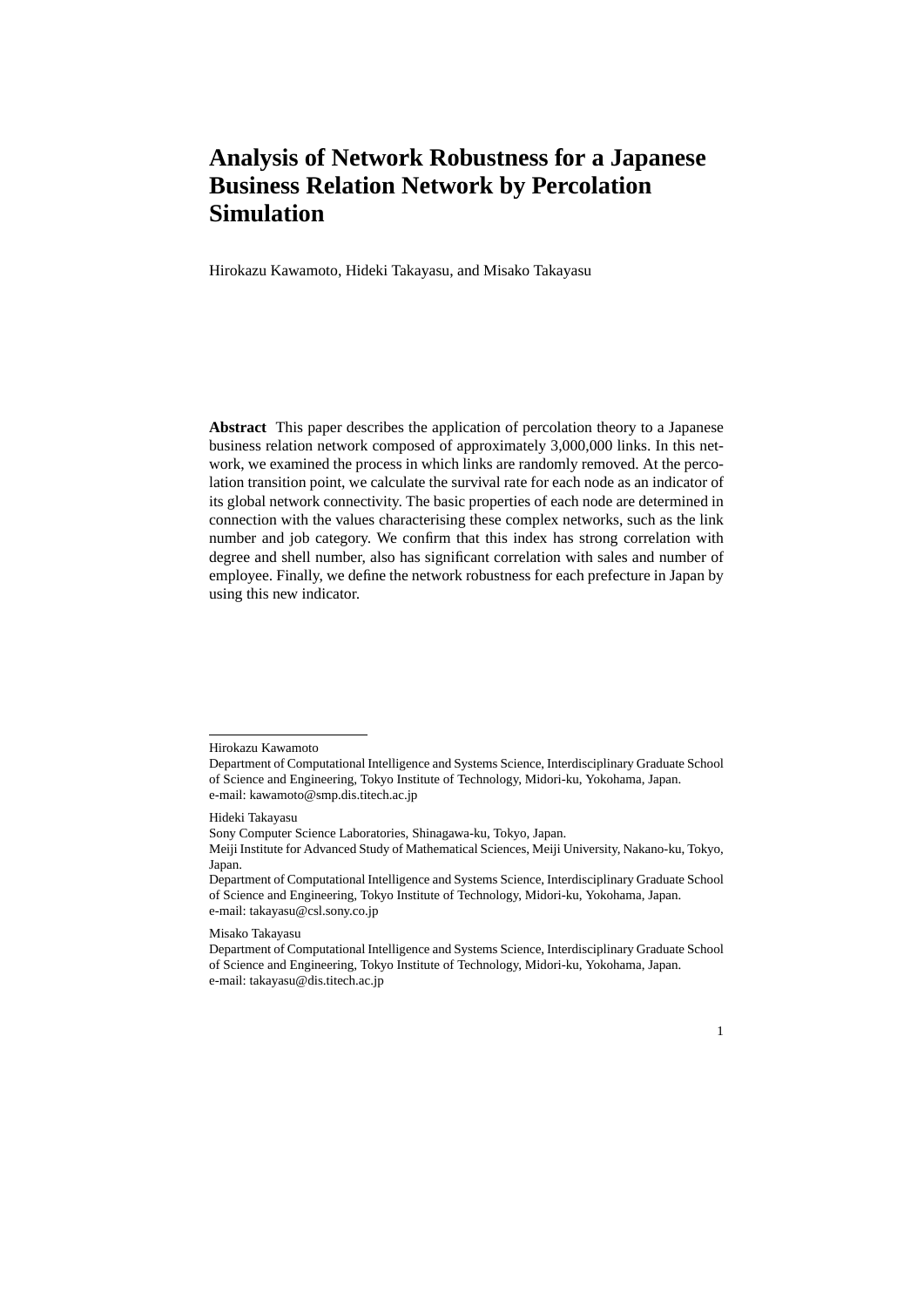# **1 Introduction**

Percolation theory has been studied in the fields of physics and mathematics. Especially, many interesting properties have been revealed about the percolation transition point at which macroscopic connectivity disappears when removing its elements [1]. Because of the high versatility of this theory, it has been applied to a wide range of real world problems, such as electrical conduction [2] and Internet traffic congestion [3].

Since the BA model was proposed [4], percolation theory has been applied to complex networks with an inhomogeneous structure in connection with the concept of small-world [5]. Studying the percolation process in such complex networks plays an important role from the viewpoint of the fragility of a given system. It is well known that scale-free networks lose connectivity at low density if nodes are removed randomly and at high density if nodes are removed in descending order of the degree [6]. Because these studies can be viewed as a kind of stress test, percolation theory is also important for application study.

In the next section, we explain a dataset composed of about 600,000 Japanese firms and describe its basic properties as a complex network. We present the basic results of our percolation simulation in Section 3. The statistical properties of the survival rate and the theoretical analysis are provided in Section 4. In Section 5, we discuss the network robustness of the prefecture in Japan. Finally, we conclude this study and mention our plans for future work in Section 6.

#### **2 Business Relation Network**

The dataset we used in this study was provided by TEIKOKU DATABANK, Ltd., a Japanese credit research company. It included information about the direction of money flow, sales and employees of each firm in operation in 2011. From the point of view of a network study, the dataset provided a complex network consisting of 612,133 nodes and 3,841,496 links. As we were interested in the percolation properties of this network, we ignored the direction of the links and severed so-called dangling bonds, i.e. the bonds that could be removed from the network by the removal of a single link. We then extracted the largest strongly connected component (LSCC) from the raw network [7], and ignored the direction of each of the links for simplicity. As a result of this process, our network was composed of 327,721 nodes and 2,960,370 links. This operation enabled us to reduce the amount of numerical calculation in the following analysis.

Next, we present the basic properties of this network. The link number, namely, degree *k*, is distributed across a wide range, and this distribution is approximated by a power law for a large degree.

$$
F(\geq k) \sim k^{-\alpha} \tag{1}
$$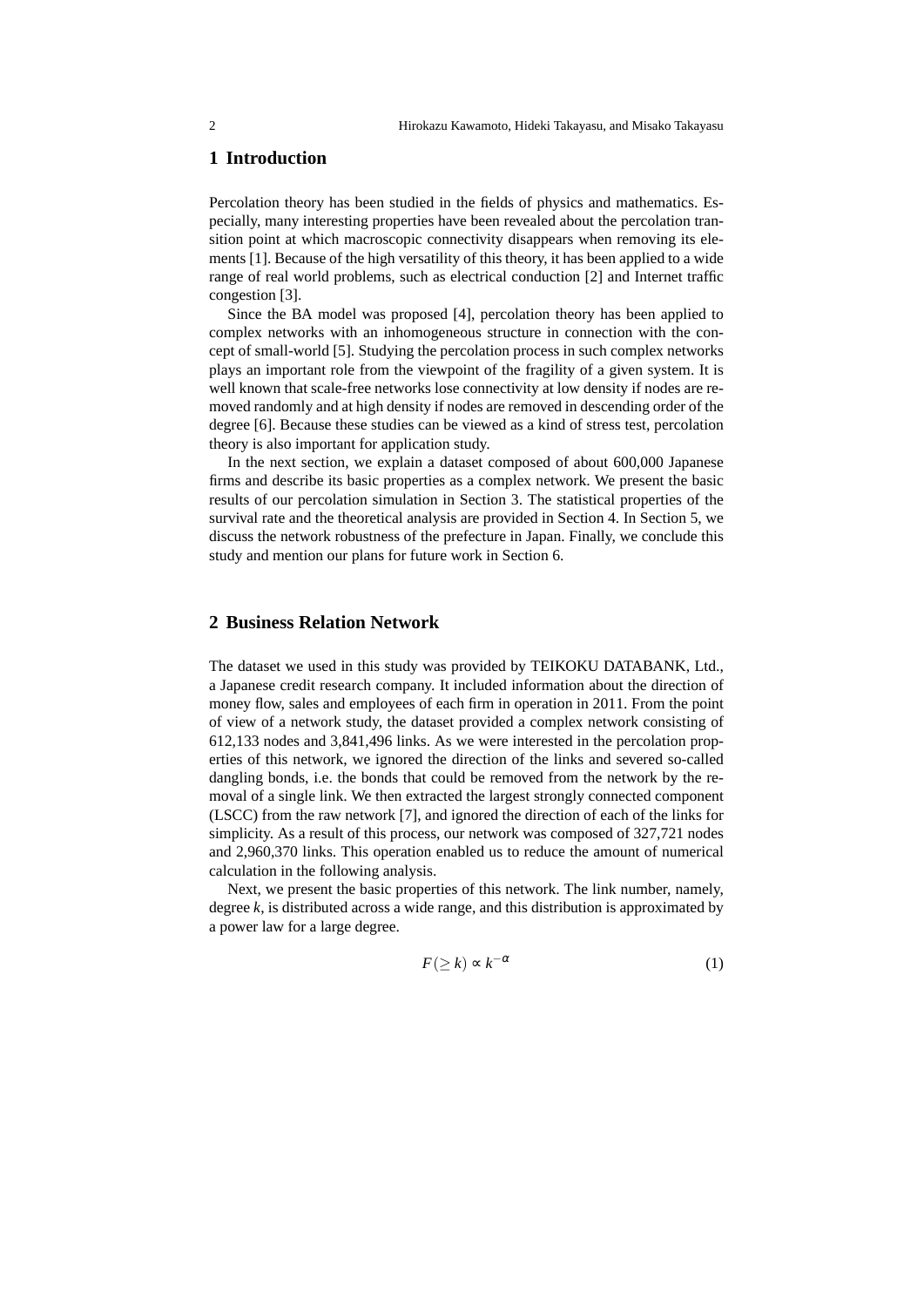

**Fig. 1** Largest cluster size *R* normalised by all links in the range of *f* between 0.95 and 1.00. The arrow indicates the percolation transition point. The average was taken over 100 trials.

The cumulative exponent  $\alpha$  is roughly estimated to be 1.5. Hence, the business relation network is a typical scale-free network [8]. In addition, it also has the smallworld property [9].

In this network, we introduce k-shell decomposition, which is a general method intended to reveal the layer structure in a complex network [10]. Application of this method enabled this network to be decomposed into 25 layers, which are also called shells. A shell number is defined for each node, and the number of nodes with the shell number 7 is most numerous [11].

### **3 Percolation Simulation**

A detailed observation of the changes in the network topology became possible when links were randomly removed from the network one by one especially around the percolation transition point. In this case, we did not apply node removal as this could be viewed as a kind of correlated link removal. We calculated the largest cluster size  $R$  as an order parameter, which was defined as the ratio of the number of links in the cluster to all the initial links. Here, the control parameter *f* is the ratio of the number of removed links to all links. As shown in Fig. 1, the order parameter *R* is sufficiently small for  $f$  larger than  $f_c$ , which is referred to as the percolation transition point. We estimated the value of  $f_c$  as 0.994. Its value is approximately 1, but not exactly 1, and this result is consistent with the findings of previous research in which percolation simulation was applied to a complex network [12]. The properties around this point are discussed in detail from the viewpoint of statistical physics including the finite-size effect [11].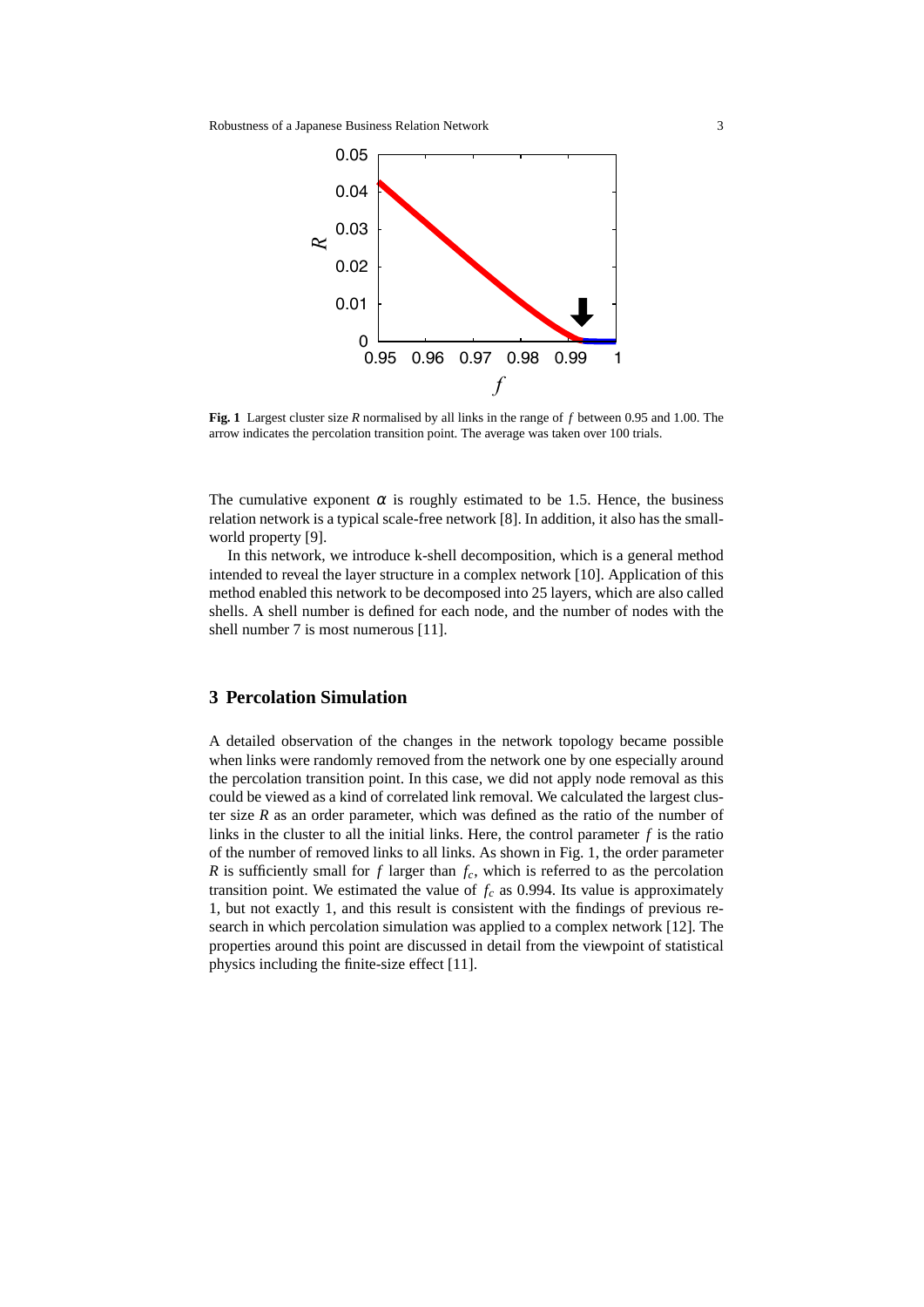**Table 1** Spearman's rank correlation coefficient between the survival rate and principal parameters (degree, shell number, sales, and number of employees).

|                         | Spearman's rank correlation coefficient |
|-------------------------|-----------------------------------------|
| Degree                  | 0.729                                   |
| Shell Number            | 0.765                                   |
| Sales                   | 0.378                                   |
| The number of employee. | 0.356                                   |

# **4 Survival Rate**

### *4.1 Basic Properties of Survival Rate*

In this section, we introduce the survival rate for each node and provide its basic properties. At the transition point  $(f_c = 0.994)$ , the survival rate is defined as the ratio of the number of trials, in which the node belongs to the largest cluster, to the total number of trials. In this study, 100,000 trials were performed to estimate the value of the survival rate for each node. This parameter is widely distributed, and its large-scale behaviour approximates a power law [11]. It should be noted that this index is able to characterise the global connectivity of each node in the network as we explain in Section 4.3.

Next, we discuss the correlation between the survival rate and important parameters characterising firms, such as degree, shell number, sales and the number of employees. Spearman's rank correlation coefficient was chosen for this purpose, because Pearson's correlation coefficient is susceptible to outliers. As shown in Table. 1, there is a positive correlation between the survival rate and all the parameters, and this is especially strong for values characterising the network, such as the degree and shell number.

The correlation between degree  $k$  and the survival rate  $P_s$  was investigated in more detail. The variation of the survival rate  $P_s$  was clarified by plotting its distribution for degree  $k$  as shown in Fig. 2. We found that the survival rate  $P_s$  varies even in the same range of degree *k*. Therefore, the survival rate *P<sup>s</sup>* is not completely determined by information relating to the local connectivity, such as degree *k*; the degree *k* can explain this value roughly. This fact suggests that the survival rate *P<sup>s</sup>* is determined by the critical cluster, which includes the information of the whole network topology. In this sense, this robust index includes information about the global connectivity, such as the shell number, as opposed to local connectivity such as the link number.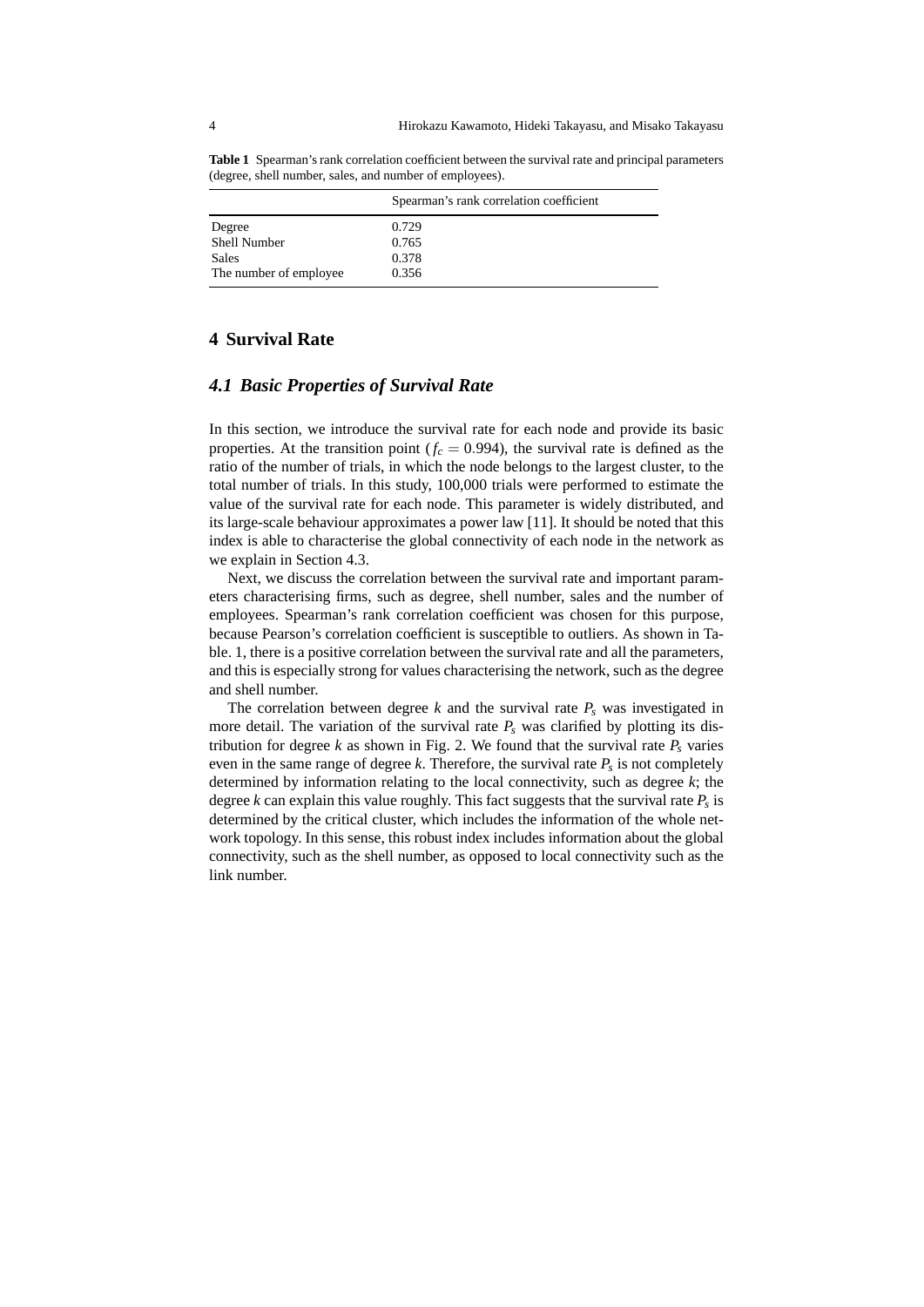

**Fig. 2** Degree *k* vs the survival rate *P<sup>s</sup>* in a log-log scale. Minimum, 1st quartile, median, 3rd quartile and maximum are plotted for log bin. In cases where the representative value was 0, we replaced the observation limit, 1*.*0*×*10*−*<sup>5</sup> .

# *4.2 Practical Meaning of P<sup>s</sup>*

It is important to note that the nodes with the same survival rate  $P_s$  were confirmed to have widely distributed link numbers as shown in Fig. 2. We subsequently investigated the features of the nodes with a high survival rate for small link numbers and those with a low survival rate for large link numbers. First, we specified a range of degree *k* from 1 to 10 as a set of small link numbers within a certain range of the survival rate (5*.*0*×*10*−*<sup>4</sup> *≤ P<sup>s</sup> ≤* 5*.*0*×*10*−*<sup>3</sup> ), which includes approximately 20,000 nodes. When we investigated the industry these nodes represent, it was revealed that the nodes categorised as belonging to the construction industry captured 27% of the share, whereas the share was 21% of the network in its initial state. This result means that nodes belonging to the construction category have a higher survival rate than nodes in other categories.

Next, we focused on nodes with a large number of links within the same range of survival rate  $(5.0 \times 10^{-4} \le P_s \le 5.0 \times 10^{-3})$ . These nodes are characterised by a low survival rate and are fragile in spite of their many links. As an example, we paid attention to the node with large *k* and relatively small  $P_s$ ,  $(k, P_s) = (448, 3.3 \times$ 10*−*<sup>3</sup> ). As shown in Fig. 3, most of its linking nodes are located on the same island, Hokkaido, and there are only 13 links (about 3%) connecting to firms outside this island. There are not many links connecting to nodes located outside of this island. This result suggests that this type of node bundles firms in a local region.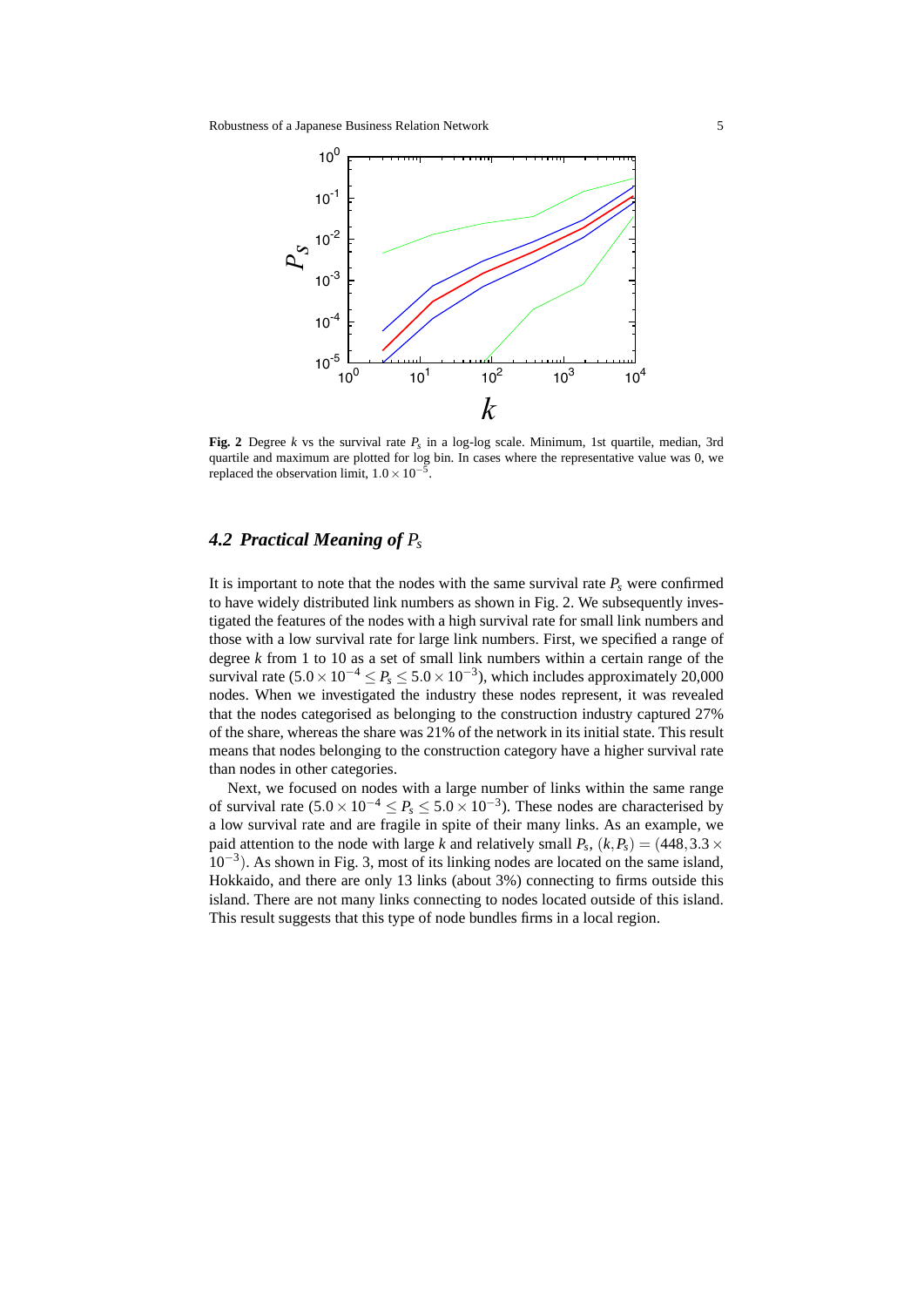

**Fig. 3** Nodes with small survival rate (red circles) and its linking nodes (orange dots) plotted for Hokkaido Island in Japan.

# *4.3 Theoretical Estimation*

A theoretical estimation of the survival rate was derived by using the degree and the rates of linking nodes as follows. In the case of a node that only has one link we have the following exact relation.

$$
P_{s,i} = (1 - f_c)P_{s,j}
$$
 (2)

where, the subscript *i* represents the focusing node, and the subscript *j* represents the its linking node.

We next extended this formulation to the general case for nodes with multiple links. The probability of the focusing node being connected to the giant component, *Ps,<sup>i</sup>* is approximated as follows.

$$
P_{s,i} = 1 - \prod_{j=1}^{k} \{ 1 - (1 - f_c) P_{s,j} \}
$$
\n(3)

On condition that the survival rate  $P_s$  is sufficiently small, we can approximate Eq. (3) by the following equation.

$$
P_{s,i} \simeq (1 - f_c) Q_{s,j} \tag{4}
$$

Here,  $Q_{s,j}$  is defined as  $\sum_{j=1}^{k} P_{s,j}$ . This equation shows that the survival rate  $P_s$  is explained by the summation of the survival rates of linking nodes. In Fig. 4, we confirm that this relation is in good agreement. This examination revealed that the survival rate  $P_s$  depends on the link number  $k$  and the survival rates of the linking nodes,  $P_{s,j}$ . This result shows that the value  $P_{s,i}$  is determined from the global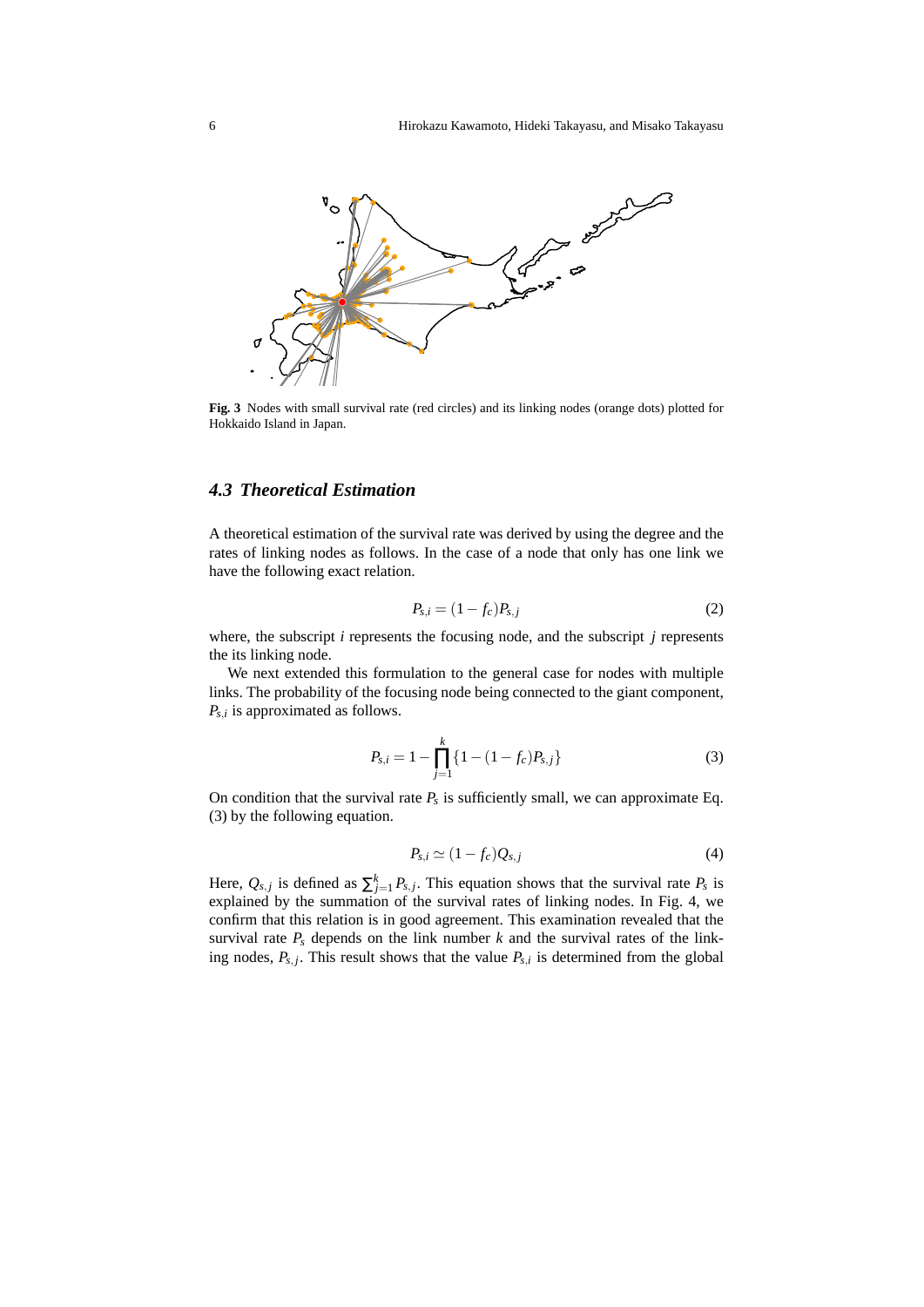

**Fig. 4** Summation of the survival rate  $Q_s$  of nearest-neighbour nodes vs the survival rate  $P_s$ . The average is plotted in each log-scaled bin. Error bars are estimated by standard deviation in log-log scale. The line shows Eq. (4).

network topology, and that the mean field approach used in Eq. (3) works well in deriving Eq. (4).

# **5 Network Robustness of Prefectures in Japan**

By using the survival rate, we define network robustness of each prefecture as follows. We picked up the top 10,000 ranking nodes (practically consisted of 10,005 nodes counting the same ranking) by the order of survival rates, and counted the number of nodes, and normalised this by the original number of nodes in the extracted network for each prefecture. As shown in Fig. 5, Tokyo, Osaka, and seven other prefectures were judged to belong to the most robust class.

As mentioned in section 2 we extracted the LSCC from the raw network when we made the percolation simulation. By this operation, the number of nodes was reduced from 612,133 nodes to 327,721 nodes. In order to check this effect, we re-calculated the network robustness normalized by the original number of nodes in the raw network for each prefecture as shown in Fig. 6. Comparing with Fig. 5, we confirm that changes by this modification are very small, and we find that the eliminated nodes do not affect the results.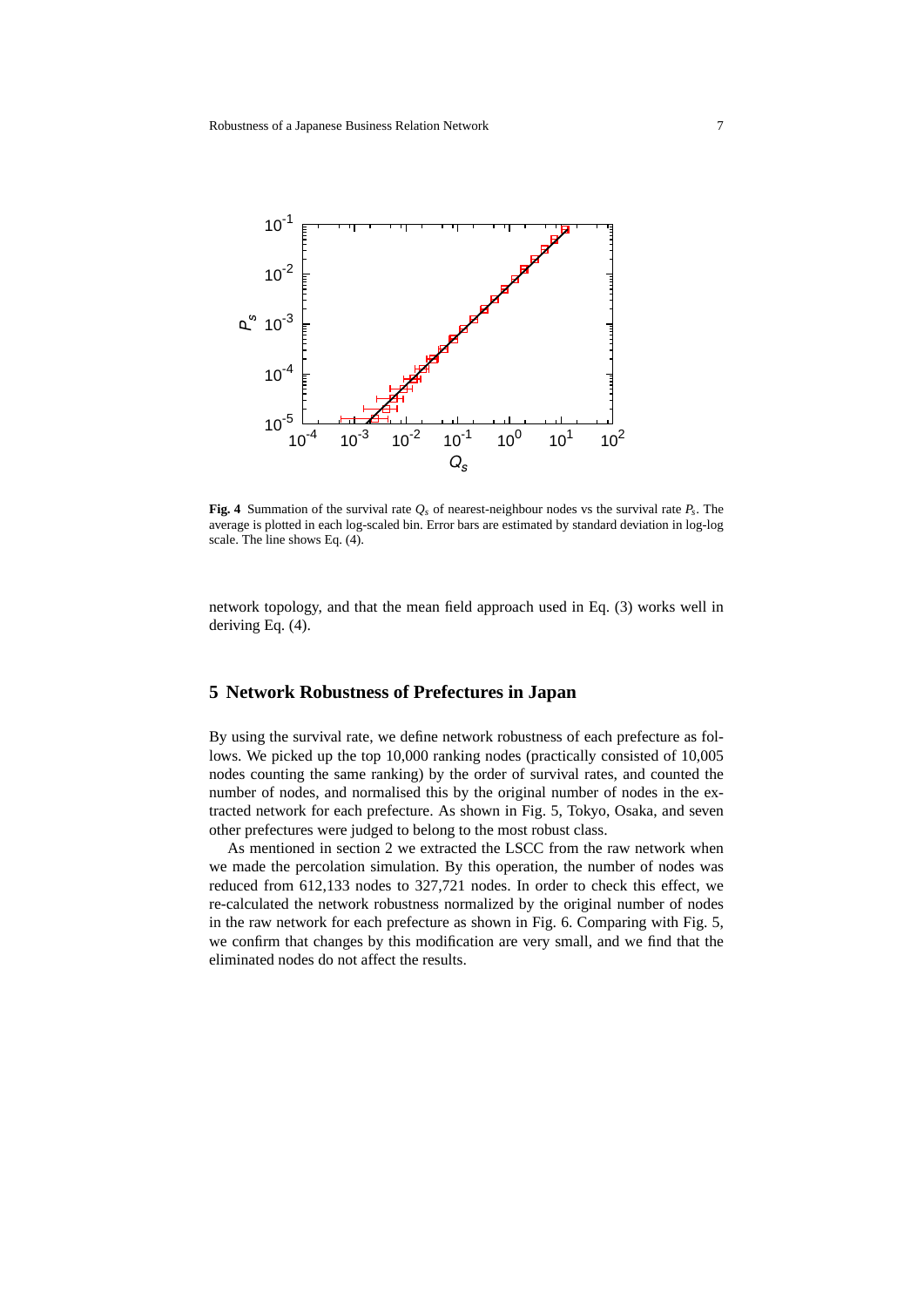

**Fig. 5** Network robustness for each prefecture in Japan. Here, the network robustness of each prefecture is estimated by the number of top 10,005 robust nodes located in the prefecture divided by the number of nodes of the initially extracted LSCC network in the prefecture. Colours show the ranking of network robustness categorised into 5 classes,  $(1 \sim 9)$ ,  $(10 \sim 20)$ ,  $(21 \sim 28)$ ,  $(29 \sim$ 38)*,*(39 *∼* 47) from the deepest to the lightest.

### **6 Conclusion**

This paper discussed the basic properties of survival rate of a business relation network in Japan based on percolation theory. First, we presented the statistical properties of the survival rate by characterising each node as an index measuring the global network connectivity. Values of survival rate are confirmed to be correlated to network connectivity indices such as degrees or shell numbers. However, as shown in Fig. 2, the values distribute widely for the nodes with the same degree number. It is proved in section 4.3 that the survival rate of a node is determined by the sum of survival rates of its neighbor nodes. As the survival rates of neighbors are determined by the next neighbors, and so forth, this value reflects information about wider area's network connectivity.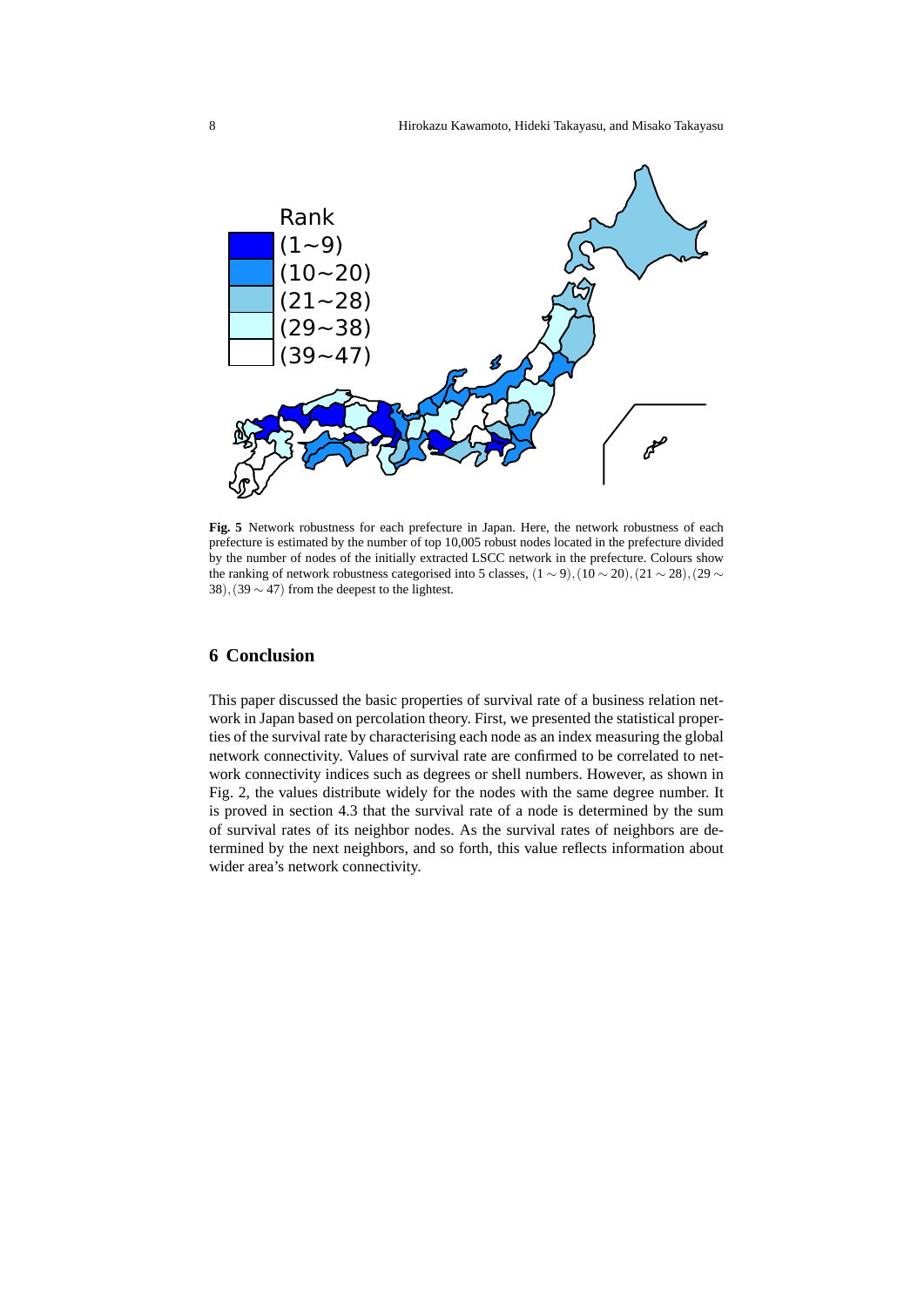

**Fig. 6** Network robustness for each prefecture with modified normalization. Compared with Fig.5 normalization by the whole number of nodes in the original raw network is applied. Colours show the ranking of network robustness categorised into 5 classes,  $(1 \sim 9)$ ,  $(10 \sim 20)$ ,  $(21 \sim 28)$ ,  $(29 \sim 20)$ 38)*,*(39 *∼* 47) from the deepest to the lightest.

We discussed regional differences from the viewpoint of network robustness. The proposed method enabled us to extract those prefectures that were determined to be robust from the viewpoint of complex network science.

This study involved an examination of the network robustness of a Japanese business relation network in 2011. In future, we plan to analyse the time series variation of network robustness paying attention to local economic activities.